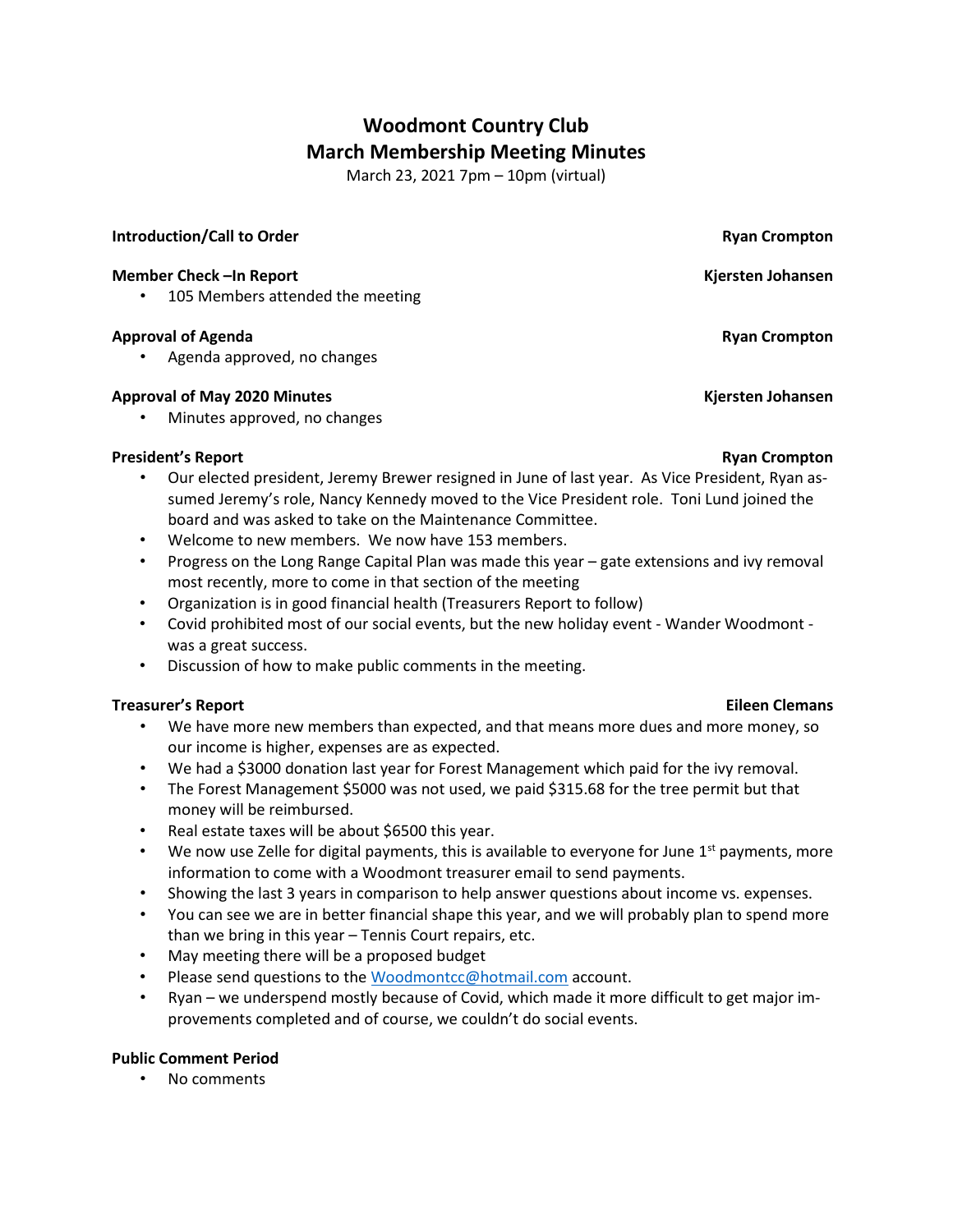#### **Old Business**

• None

#### **New Business**

#### **Property Overview and Tax Update Debra Palmer-Seiler, Steve Swank**

- Our bluff property, Tract (parcel #953660TRCT) is 11.22 acres and was moved to tax exempt status in 1984 when we appealed to the State of WA to convert it from multiple parcels to a single tax-free tract. It includes 2275 feet of waterfront, tidelands, the bluff which is critical areas designated for erosion and landslide hazards, the plaza, grassy area and gate, the beach and tidelands that extend 60 feet from the bulkhead and then beach down to 272nd street.
- Our Tennis Court property (parcel #9536600230) was not appealed for taxes because we felt it could be sold for the valuation. We pay about \$4000 per year in property taxes for this parcel.
- We appealed the properties with the King County Assessor. The first property (parcel #5068400106) is North of Tract (parcel #953660TRCT) on the border of 264th Street and is landlocked. It has extreme topography and it appears the Bootlegger stairs are actually on that property so we wouldn't want to sell it. We appealed the valuation of \$25,000 and won, so the valuation was reduced to \$12,500.
- The second property (parcel 9536601450) is also landlocked, a small parcel with no street access. Also won this appeal and got this reduced from \$25,000 to \$12,500 as well.
- The Final piece of property (parcel #9536600700) is a large property over 3 acres. Very environmentally challenged, water basin, deep ravine, wetland, soil and erosion issues. We argued the cost to develop was prohibitive. King County Tax Assessor valued it at \$183,000. We are appealing through the Washington State Board of Tax Appeals (WSBTA).
- Steve Swank did a real estate appraisal for WCC on the 3-acre parcel with a market approach valuation of \$35,000 and recommended it's highest and best use would be to submit an application for Open Space which reduces taxes for 7 years. Steve feels we will have a better chance of success with the Washington State Board of Tax Appeals. They are backed up for 18 -24 months.
- Path forward: do we want to keep the properties, sell, donate or apply for Open Spaces. Propose performing a survey and creating a committee to execute on decisions.
- Question: Every year we talk about these 3 pieces of property, Is there some way we can just get rid of these properties? Ryan- Yes, we could, that is one of the 3-4 options Debra laid out, but we would like to start with a survey of membership to determine where to focus.

#### **Social Committee Update Nancy Kennedy**

- We had few Social Events this year due to Covid, Exceptions were Wander Woodmont and the  $4<sup>th</sup>$  of July non-motorized Regatta which we did because it was pretty easy to socially distance when everyone is in a Kayak or on a paddleboard.
- Our upcoming Social Events were displayed for this coming year, starting with Earth Day clean up event in April. The plan, provided Covid rules allow, is for 2 Potlucks, 2 Jellyfish Jams and the BootLegger Bash (which was moved from last year).
- Sharon is leading the kids parade but needs help from some of the parents.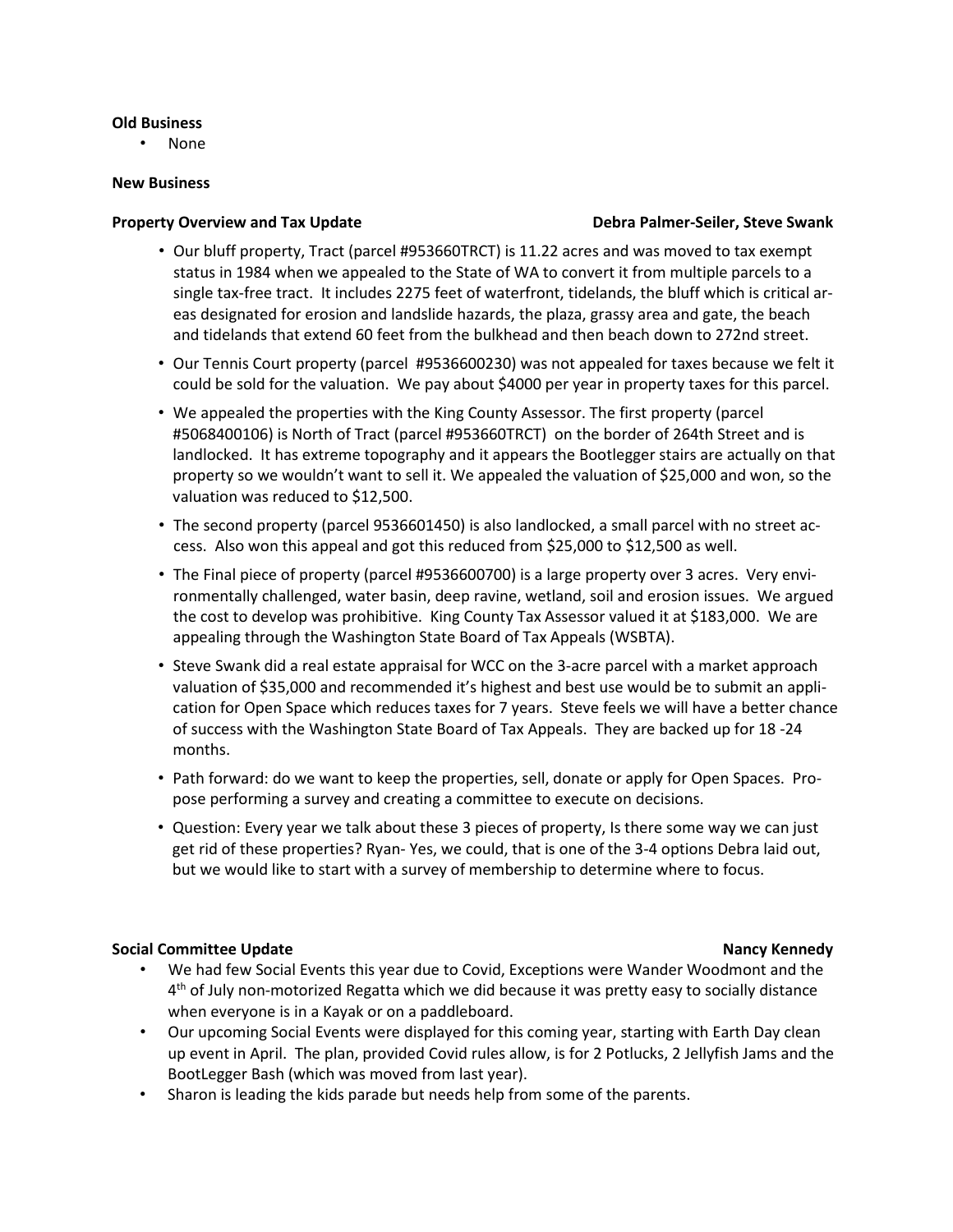- Friday night socials will be starting up soon, this is a bring your own dinner and beverage and visit with neighbors at the plaza.
- Hoping to do Tour De Woodmont this year in December, we need 3-4 volunteers to open your homes to have people over. There is a \$125 refreshment stipend.

# **Long Term Capital Plan Ryan Crompton**

- In May 2019 we did a survey to understand highest concerns with regard to improvements. 24 households responded and we built the first Long Term Capital Plan as a result. This ensured that we were checking off the biggest concern items from members.
- We have completed most of the items that were on the plan over the last two years, with a few remaining for this coming year. Completions include the Tennis Court Repair, playground cleanup, new BBQ grills, Al Smith Stair repair, Plaza table refurbishment, gate extensions and safer entry route near gate.
- Entry has been cleaned up and entry sign and lighting needs to be replaced this year. Security cameras need more community feedback before we move forward. Tennis court resurfacing estimates are being collected now, expect to spend 10 – 12k to refinish these. Finally, the gate paint is failing and will likely need to be repainted in the coming year.
- New survey will come out to build the new LRCP. In the upcoming plan, we would like to focus on Improvements since we have done a good job covering the maintenance in the past couple years.

# **Public Comment Period**

- Mary Eun thanked Debra, Steve and Matt for all their work on the property tax issue.
- Doug Andrews had a question about hedge/trees cut on the side of the road above the guard rail in lower Woodmont and wondered if the club will be stabilizing the road there. Nancy responded that she had contacted the City of Des Moines, and they were going to have their Transportation department look into this. This may be in a critical area. Sue said when she talked to the City, they were not even aware who had cut these trees.

# **Nominating Committee Mary Eun, Rick Devitte**

- Mary shared Nominating Committee process document.
- We had three goals ensure open positions are available, ensure there is a fair process allowing members to vote if there are multiple applicants for a position and be consistent with proposed by-law changes.
- Showed open positions President, Treasurer, Social, Trees, Communications, Reservations
- We will look for new members by sending out notice after this to encourage anyone interested in applying to send an application to both Mary and Rick by April 23<sup>rd</sup> – who are you, your address, your statement of why you want to be on the board. Limited to 250 words.
- Looking for cross section of members across the community and encourage those who are new, established and what your specific interest areas are.
- Will let you know if your position is contested so that you can consider if you want to join a committee or maybe select a different role.
- If more than one applicant wants to run for the same role, we will send out the statements and ask the membership to vote.
- There will be at least 7 days to vote, and there will be time before the May meeting to compile the results and develop the final slate for May meeting ratification.

# **Public Comment Period**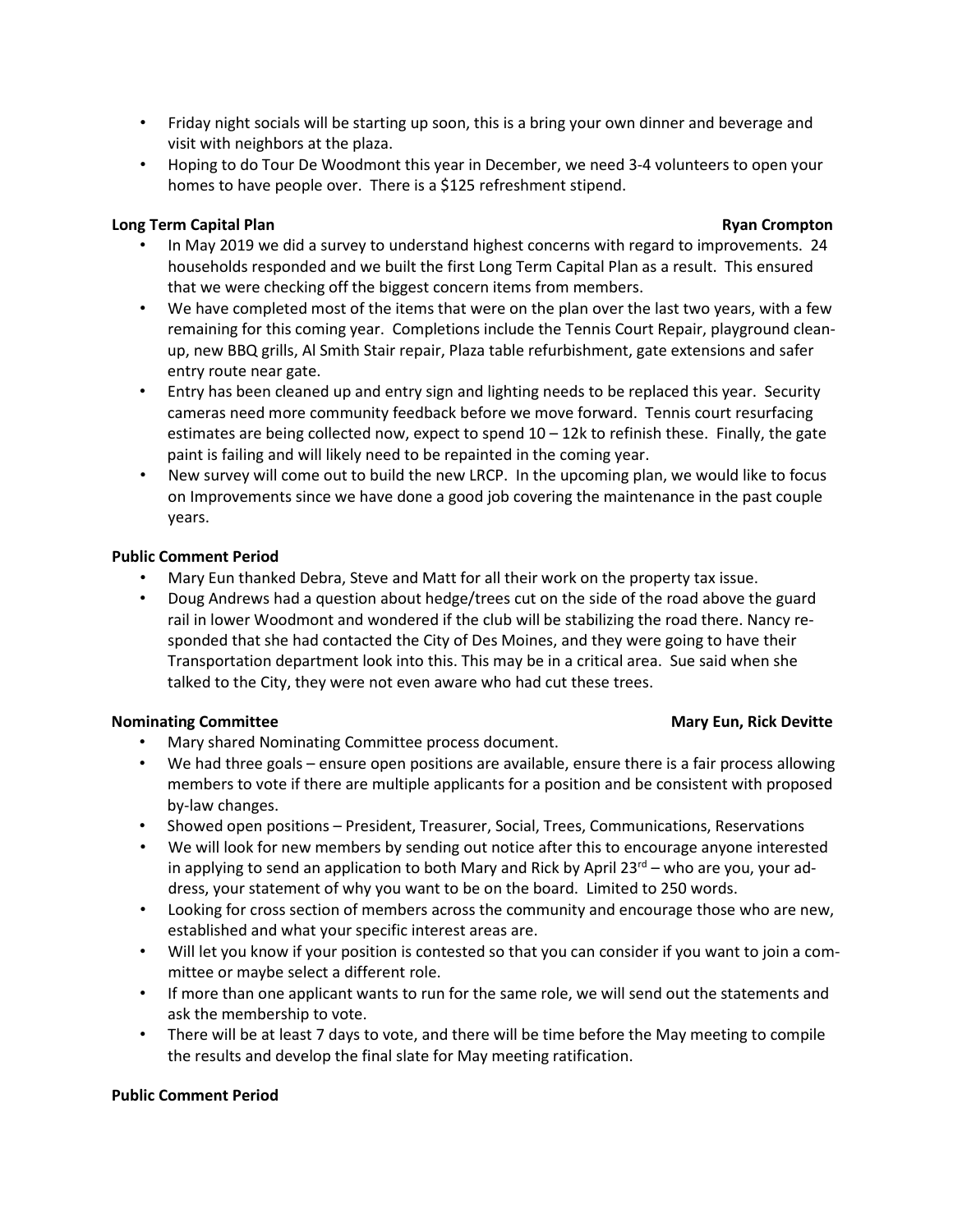- Trish Davis Thanks to Mary and Rick for their work to bring a well-rounded approach to filling board positions. Also, thanks to everyone else who has served on the board who are stepping down. There are many years of experience in these members, and the history of their time here. Their work has been very time consuming. Thank you to Jeff Green for donating gift cards for new members.
- Susan Cwertnia Are there descriptions of the positions, and why are there so many openings? Mary – Yes we will send out an email with information about each role and board member responsibilities to the general membership. It is a lot of vacancies; 2 people have said they'd like a different role and the longest three serving roles have been encouraged to open their positions in keeping with the bylaw changes that are going to be discussed later in the meeting.
- Anthony Gibb Thank you Trish for thanking the board. All positions should be up for election every year, so why are we doing only some? Also why does a board member get to stay by virtue of wanting to stay? It isn't in the bylaws; I am concerned that if bylaws are not followed then liability insurance doesn't protect the board. Some members of the neighborhood feel treated disparately by the board. Board should serve the community and all members should feel welcomed. Proposed changes to the bylaws seem to be geared toward restricting access to the board and entrenching positions? What is the rationale to limiting access to the board?
- Kjersten can we address the latter half of these questions after the Bylaw review? Mary regarding one year terms, there are no rules for voting even though they do state we have one year terms, can we answer that after the bylaw review?
- Trish Anthony can you be clear about board member behavior or not making people feel welcome?
- Anthony there is a red flag if a member of the neighborhood feels singled out, and that is when people get litigious. A community can best handle this by opening the arms and not making rules that make people feel singled out.
- Trish We need good board governance, what happened had to do with not following rules, a behavior, not a person. And that is very different from what has been getting out to the community. Board members have been demonized and maligned. They haven't been able to tell their side of the story. A strong board president should nip that in the bud immediately, and the next board president should be fully aware of Roberts Rules to run efficiently and unfortunately that hasn't happened.

# **By-Law Change Preview Brian Jacobson, Carol Belland**

- Carol I have served on the board for many years in different capacities, but also am hearing that members feel the board is not accessible and that there are many years that no one would sign up to be on the board. So many members have been on the board because no one volunteered.
- Most organizations have regular turnover on the board built into their bylaws. Brian Jacobsen and I put together some changes to the bylaws to address these issues. They have not been changed for a long time, it's a very static document.
- When I was running the board, I did change all the gender bias in the bylaws.
- Brian Very intentional about ensuring there were open spots on the board every year. Also want to maintain consistency and stability, so people should remain on the board over time to keep continuity and institutional memory. We need good representation on the board from all areas. Those were some of our goals as well as cleaning up some language.
- Discussed voting on these changes in this meeting, but historically we review in March and vote in May.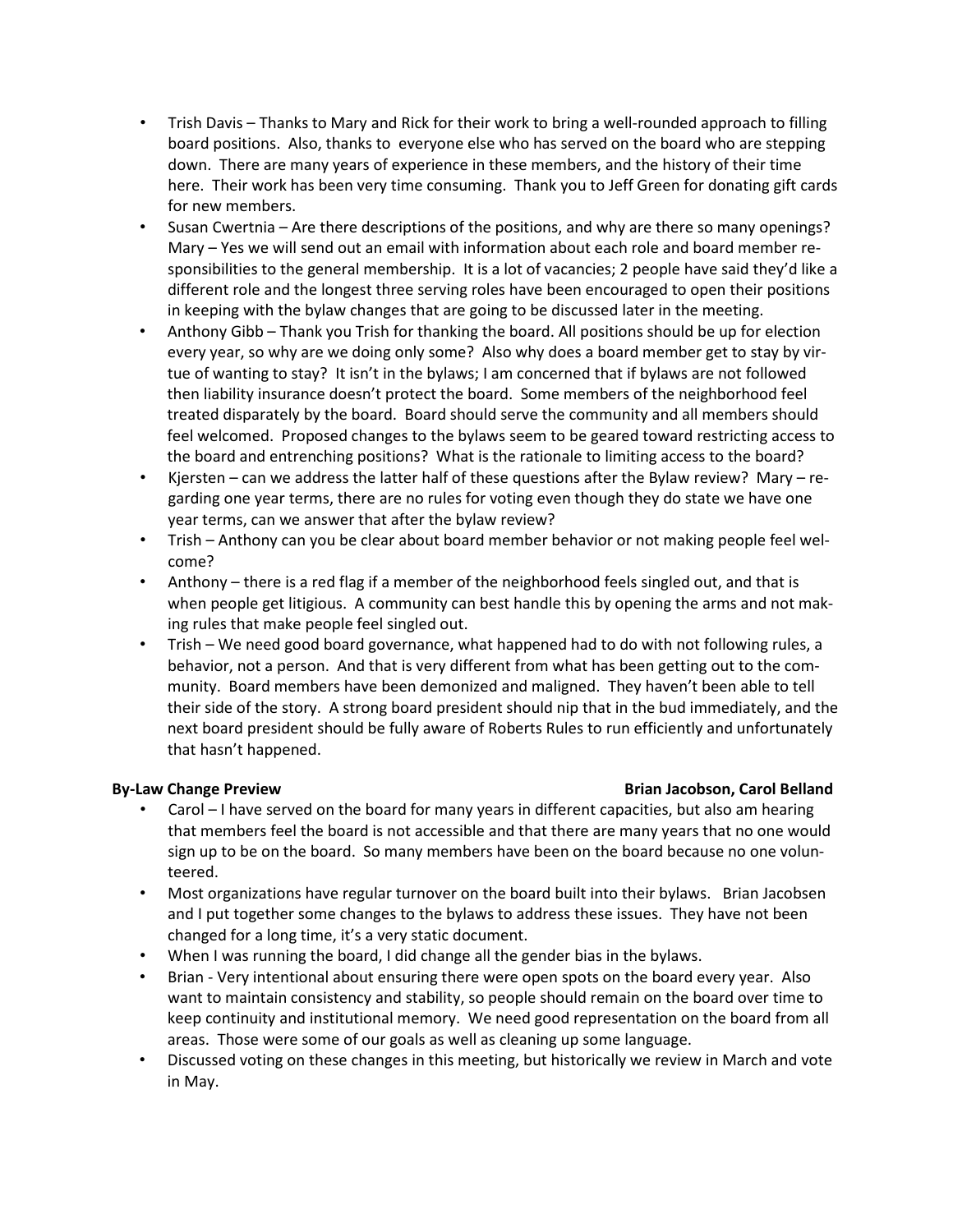- Seemed extreme to put the whole board on the ballot each year. So it hasn't been our practice since I have been here.
- Carol the 1 year term has been in the bylaws for at least 35 years.
- Displaying bylaws with changes and summary of changes with reasoning behind it.
- Added Non-Discrimination clause, removed redundant clause about president continuing, added audit clause, changed to running for a committee not a general director, added that at least 3 oldest must move off if no one else will and if others want that role, reserved a position formally for the North Beach representative (there are legal agreements with North Beach that make participation important).
- Vacancies has been rewritten (review documentation) and election process is described.
- Force Majeure and ability to hold virtual meetings.
- Removed appointment of committees from annual meeting
- Added requirement to use Roberts Rules of Order with at least the President understanding and using this process.
- Carol North Beach agreed to be members in order to have their access easement, and thus it's important for someone to represent us on the board.

### **Public Comment Period**

- Anthony Gibb: Does the nominating committee have the authority to vet candidates, or can anyone who meets the requirements be on the slate? Mary Eun: No, the nominating committee does not vet candidates. We do ensure applicants are current members in good standing. Any applicant in good standing can choose to run for an office. We are not choosing people or vetting them beyond being an active member.
- Anthony Gibb: Bylaws say there are ten 1-year positions and there is no justification anywhere in the bylaws that say there can be less than ten, so why is that not the case? Mary Eun: There is nothing in the bylaws specific to how the voting happens. We are presenting the 10 members for a 1 year term by presenting a slate for the membership to vote on. The bylaws do not say that each member needs to be individually voted upon.
- Mary Paynter: Robert's Rules which are long and complicated, suggest we find someone with a lot of expertise in them and have them be parliamentarian to assist with keeping us on track in meetings. Also suggest 3-year terms that alternate so that only a portion come up every year.
- Kjersten Johansen: What is intent moving forward with the bylaw changes? Brian Jacobsen: we need a 2/3 approval from the membership to make these changes. Intention is to bring these changes to a vote in the May meeting. Vote will be to accept all proposed bylaw changes. Carol Belland offered to provide paper copies if needed.
- Pat Malara: Thank you to the board. Question about trees at the playground area, basketball court. Kjersten Johansen asked to hold this until final comment period.

#### **Boat Launch Policy Committee Ryan Crompton Ryan Ryan Crompton**

• This was spurred by our previous guidelines which said to try to launch at the highest tide possible which wasn't always the case. Many other topics around boat launching were discussed.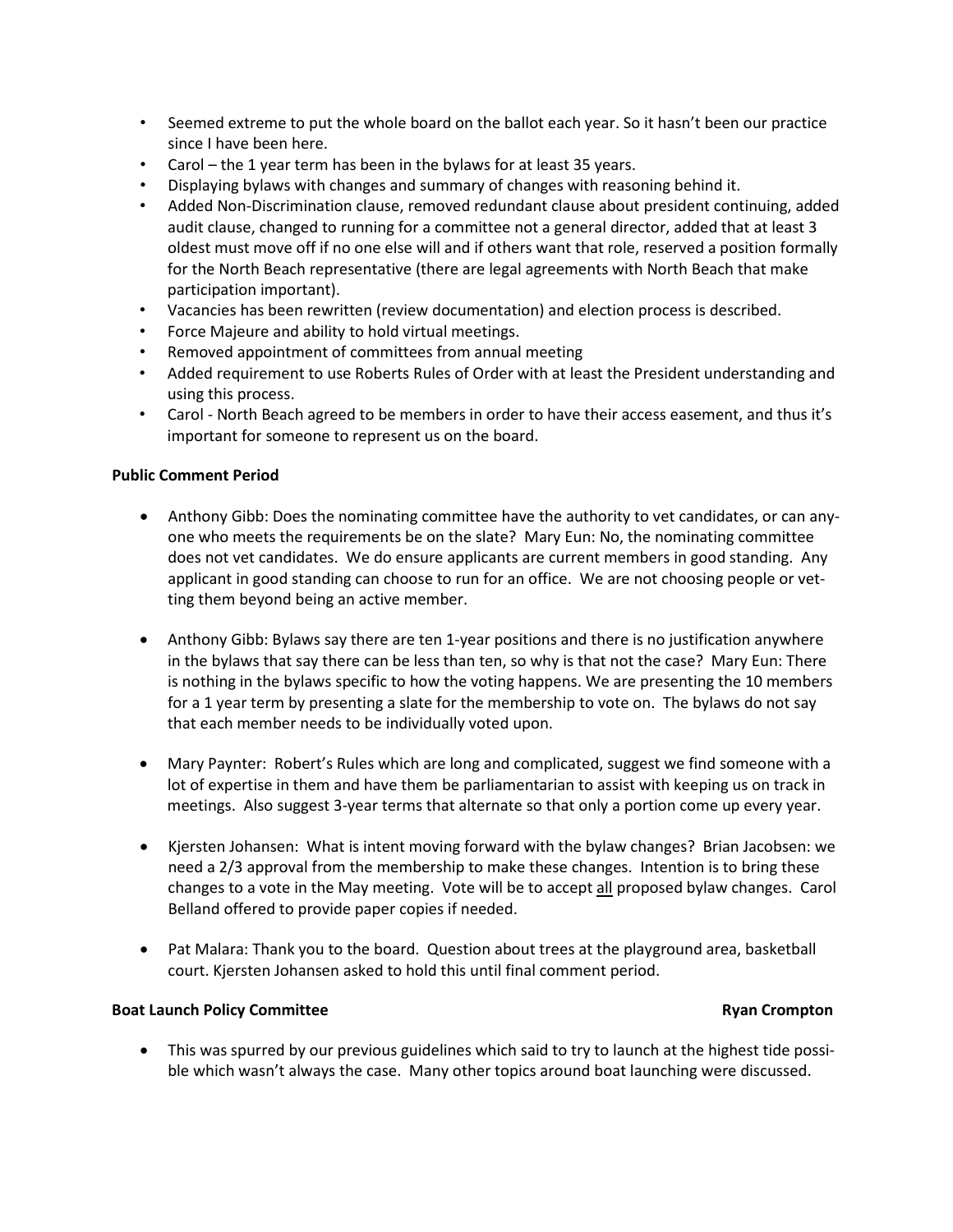• Provided an overview and history of the boat launch review, committee makeup and areas of research. Many different proposals from the committee. Tide levels, parking, boater education, boater behavior on the water, etc. Three meetings were held of the committee into October, lots of emails, but the committee never came to consensus on the level of the tide. Seven voted in favor, three against, so set the tide level at 6 feet and the rule was implemented immediately after the February 8 meeting. He further explained the Board motion at the March meeting to disband the group and send out a survey. He said that the plan is to send out a platform where all members can share their opinion and comments. That will then be sent out to the membership which they can use to form their opinions on how they want to choose their choices on the survey.

### **Public Comment Period**

- Michael Fuller: Why was further work done after the 7:3 vote from the board? Ryan said the boat committee work had not been captured prior to this vote and we felt it needed to be considered. Michael said, just to clarify, we currently have a 7-3 rule that is in place for the membership to follow. Ryan said that is correct.
- Adrienne Worah: Does this rule apply to launching kayaks? Ryan clarification that this only applies to ramp usage by motor vehicles.
- Jim Davis: Thanks to the board and boat launch committee. Transparency is super important. Supporting a board decision after it's made is critical. You can't leave the board meeting and then have the debate start. If a decision does need to go to membership you take it there in an ethical and clear-cut way. If you have criticism of the bylaws, get your red pen out and actually mark it up. Suggested that the boat committee was stacked and that we should not stack committees (boat or tree) with people who want changes on either side. We should donate our property. We should not be driven by special interest, or short term service on the board. Prefer the 3 year rolling terms. Glad the current rule will stay in place and that we are getting the survey out to make everyone's thoughts known.
- Terry Donohue: I am the cofounder of the Maury Island Incident Historical Society (come to Burning Saucer!). Let's work together on this whole thing. I do not agree with the 2' tide launch, it's too close. It should be at 6. I have some scientific backup, we can get into that in May. We do not want non-members to be able to launch, I think there is a huge liability issue there.
- Steve Edmiston: I want to applaud the board, and Ryan for the presentation with a process on a contentious issue. Would like the members to be as informed as possible, and then poll them to give feedback to the board. I think it's a brilliant process. I have really strong opinions but believe there is a good way for me to share them in this process. So thank you.
- Pat Malara: Wanted someone to address trees planted in upper Woodmont. Would like to have the canopy trimmed down, requesting an arborist. Kjersten – suggest you send email to the [woodmontcc@hotmail.com](mailto:woodmontcc@hotmail.com) so that we can make sure the committee can address this.
- Richard Cogzell: Just wanted to correct Jim Davis on his comment that only 5 of the 9 people on the boat committee own PWCs, it was only 3 of the 9 on the committee who owned PWCs.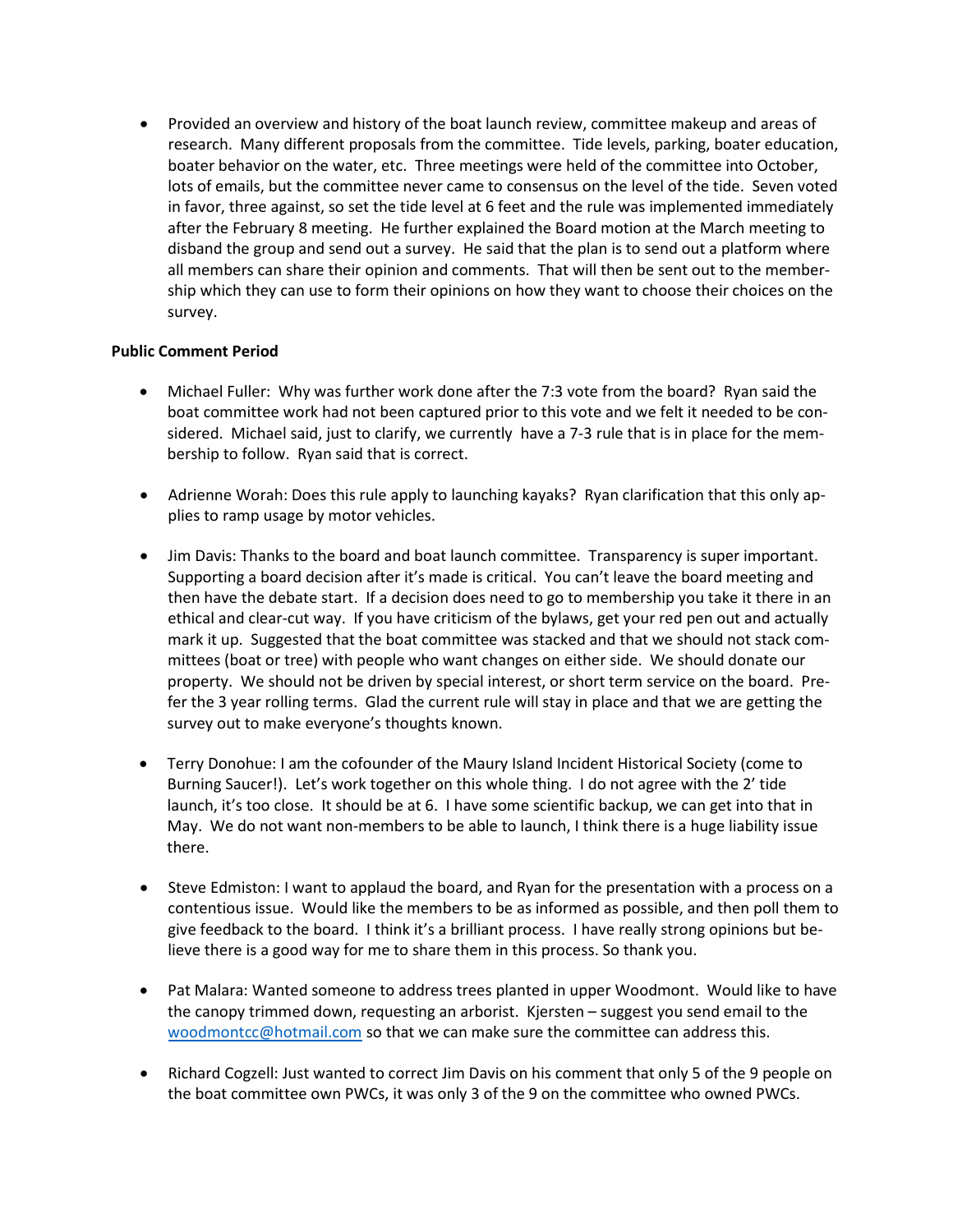- Ryan Crompton: I did want to go back to the assertion that I stacked the boat committee. We did put out to the entire membership over a couple of weeks. We did not cherry pick anyone, everyone who applied was put on the committee. I don't particularly appreciate the assertion that I stacked the committee. Jim Davis apologized.
- Nancy Kennedy: In the July 13<sup>th</sup> board meeting of 2020 the board agreed on an unbiased committee of 3.
- Ryan Crompton: Yes and then we put out the call for interest, got way more than three and I felt that selecting 3 would be construed as selecting bias, so best to allow those that volunteered to participate.
- Ruth Cogzell: The Boat Launch committee had 2 PWC users, Richard and Karen, so the assertion of 5 PWC users was totally incorrect. This is a discrimination against PWC users. The boating committee was meant to develop policies for all vessels being launched. But Jim, you mentioned PWC users specifically, which needs to be addressed. While the committee was in process, the board voted to bring in the 6' rule without community consent. Then, they disbanded the committee saying there was no consensus, when in fact there was a motion and vote happening to bring in guidelines, that the majority agreed with. So there is discrimination against PWC firstly, and why was the 6' rule brought into place.
- Jennifer Jacobsen: I want to correct Ruth's statement. I am on the board. I want to say that we waited months and months for any information about that committee. We were told Carol would be at a meeting and she was never invited. We were very patient and we saw that summer was coming and we saw that this issue needed to be addressed.
- Ruth Cogzell: The boating committee was not aware that there was a timeframe to get a response back to you. Carol was the lead who was to provide the recommendation from the committee. The same day she said that she was pulling out because it was too stressful, she said that because there was no consensus that she would present two different proposals to the board that night. Several members of the committee asked her to present to the board the guidelines which had agreed to the majority on the boat launch committee. That presentation was supposed to happen the night the 6' rule was put in place. So either the board ignored that or it was never presented to them in which case there is a significant process issue, which includes the board voting on a rule without the recommendation of the committee they assembled or any survey of the desires of the membership.
- Debra Palmer-Seiler: I want to point out many inaccuracies. The boat launch committee was formed in July, not September. The majority vote the board heard about was that it was 4 out of 9 that had voted. No board time for Fred's research or Larry or Bill's proposal. Ryan presented his proposal, so it got board time. The board did not know that 9 people were added to the boat launch committee. Board only got communication on 1 WAC, with notes from one committee member. It talked about limited amount of driving but was not definitive. We can only make rules on WCC property. But we don't own to a 2' tideline. We didn't get any information on the research that was done. There were 4 meetings, not 5. Kjersten – we do own down to ELT (Extreme Low Tide) per DNR correspondence I received today. Debra- the iMap looks like we don't own 6'. Kjersten – yes, iMap is off, most of us who have gotten surveys have seen that it is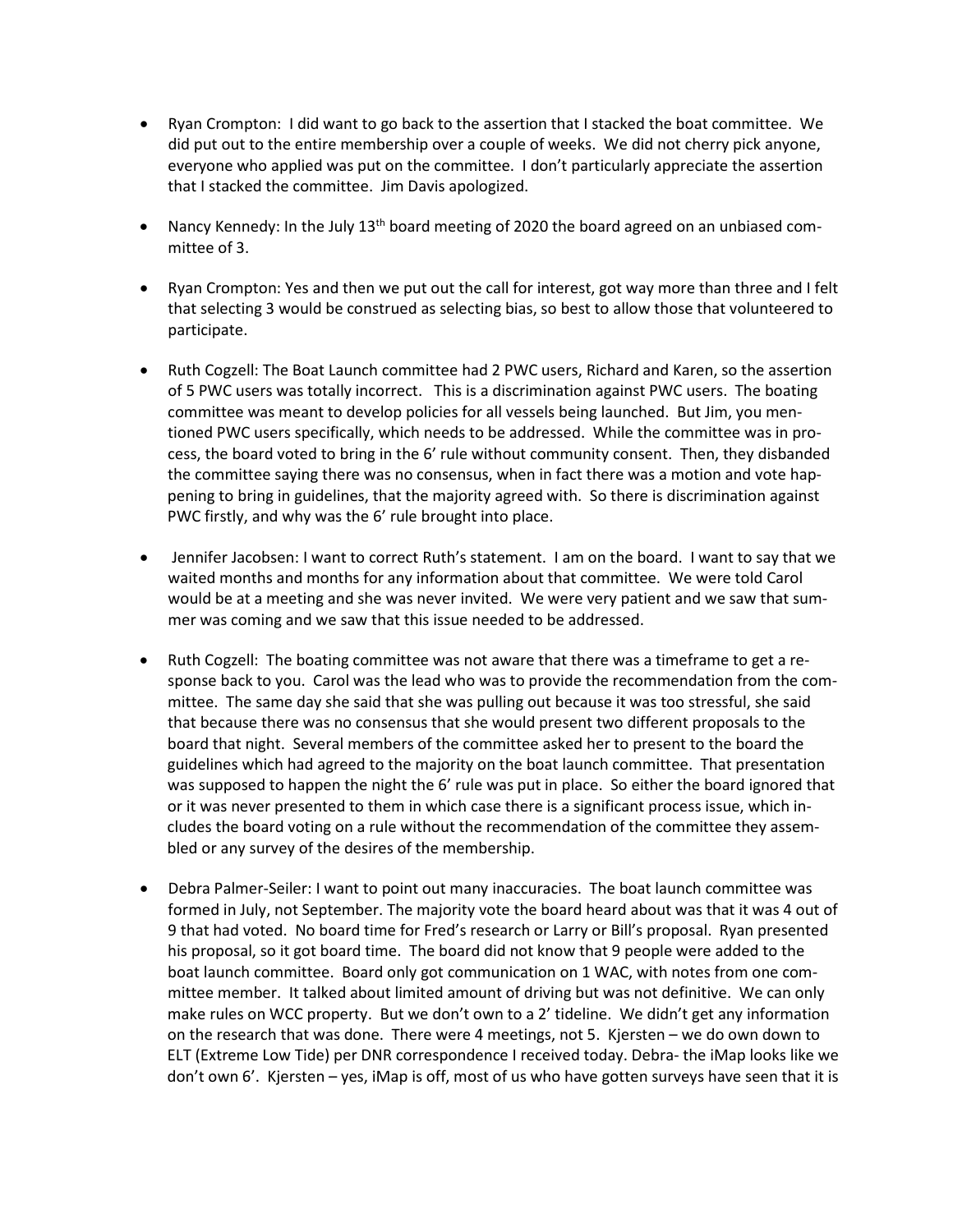significantly off. Debra – There was total lack of communication to the board, there are comments on email that they begged the board to reconsider but that family never wrote to the board.

- Kjersten We were impatient and needed to make a rule in February. I do not know why. We did not wait for information, but we could have waited. I said so during the debate, that I needed more information, that we did not fully understand the impact of a 6' tide rule. I asked that we get more information and in response the motion was forced to a vote. More information was certainly available had we waited.
- Deborah Palmer-Seiler the March meeting was coming up and it was very contentious and we needed to make a decision before the meeting. Much information was never shared with the board.
- Nancy Kennedy One of the reasons we made the motion is because we were told the committee could not reach agreement on the tide level, so it was time for the board to act.
- Ryan Crompton I felt like I had more information to share with the board, but they only cared about a unanimous agreement from the committee, and upon hearing that would not be coming they didn't want to hear anything further.
- Mary Paynter It seems there was a communication failure and it started with an unclear charge between the board and the boating committee, clarifying what questions they were to answer and whether a unanimous conclusion was the requirement. So having a task force with a very clear charge might have alleviated many of these issues. We also need to be careful about social media and emails, where there is a temptation to say things you wouldn't say in person. Maybe a covenant that says how we are going to treat each other in times of conflict would help.
- Anthony Gibb Deeply flawed process in the boat launch, but under the circumstances a vote was taken. Why was the vote taken when there were so many issues that needed to be resolved? It seems the result was highly arbitrary and deeply flawed, so perhaps this needs to be taken as a lesson learned and we use the survey to correct.
- Toni Lund the former guidelines said to launch at high tide, and that can mean something different to different people. So we felt we needed to set a tide level.
- Brian Kerr Yes, high tide changes every day, that is one of the problems with a 6 foot tide rule, there can be weeks where the high tide never gets past 6 feet, so you can never launch. You should always look at the averages to see what makes sense. I would like to commend the family that is down at the beach doing great family events with their jet-skis. Their kids aren't in front of the TV or social media, they are down there making memories and isn't that what this place is supposed to be for? They are down at the beach having fun with their kids, it's really nice and we are dismissing it because, why? Some people don't like the noise?
- Steve Edmiston Are we dealing with the board's decision or are we changing the rule with a vote of the members? The board voted 7 to 3 so that is a majority. We are going to revisit the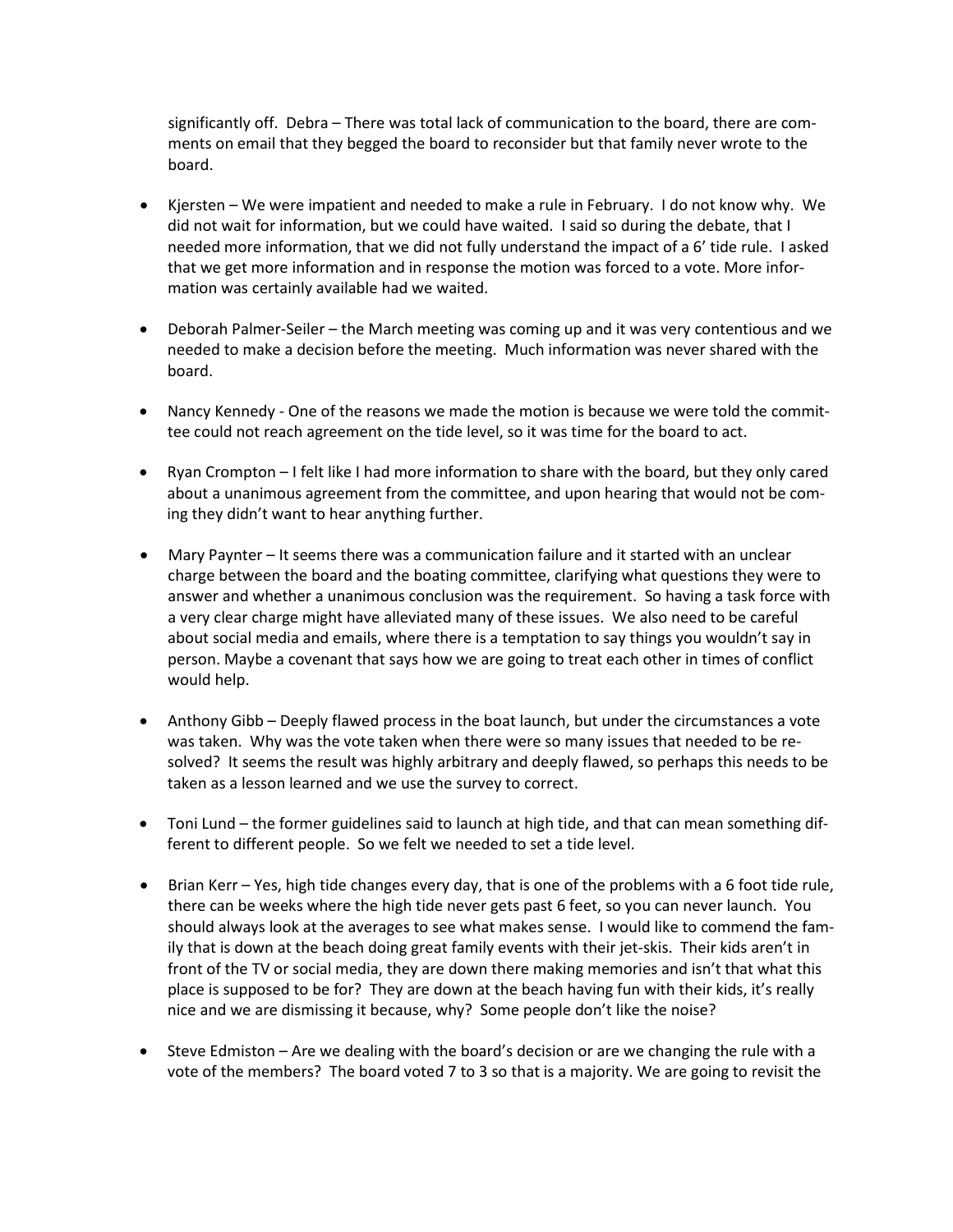rule so I think we should end the meeting on that note, we have a process laid out by the presiding officer and I think we should stop the debate and go with that now.

• Ryan Crompton – Yes I would like to take this opportunity to end the meeting. The next meeting with be May 13<sup>th</sup>.

### **Other Business**

• None

# **Respectfully Submitted, Kjersten Johansen WCC Secretary**

Note: The minutes were not finalized by the Secretary prior to her resignation. The remaining Board of Trustees finished the review, corrections and approved these minutes.